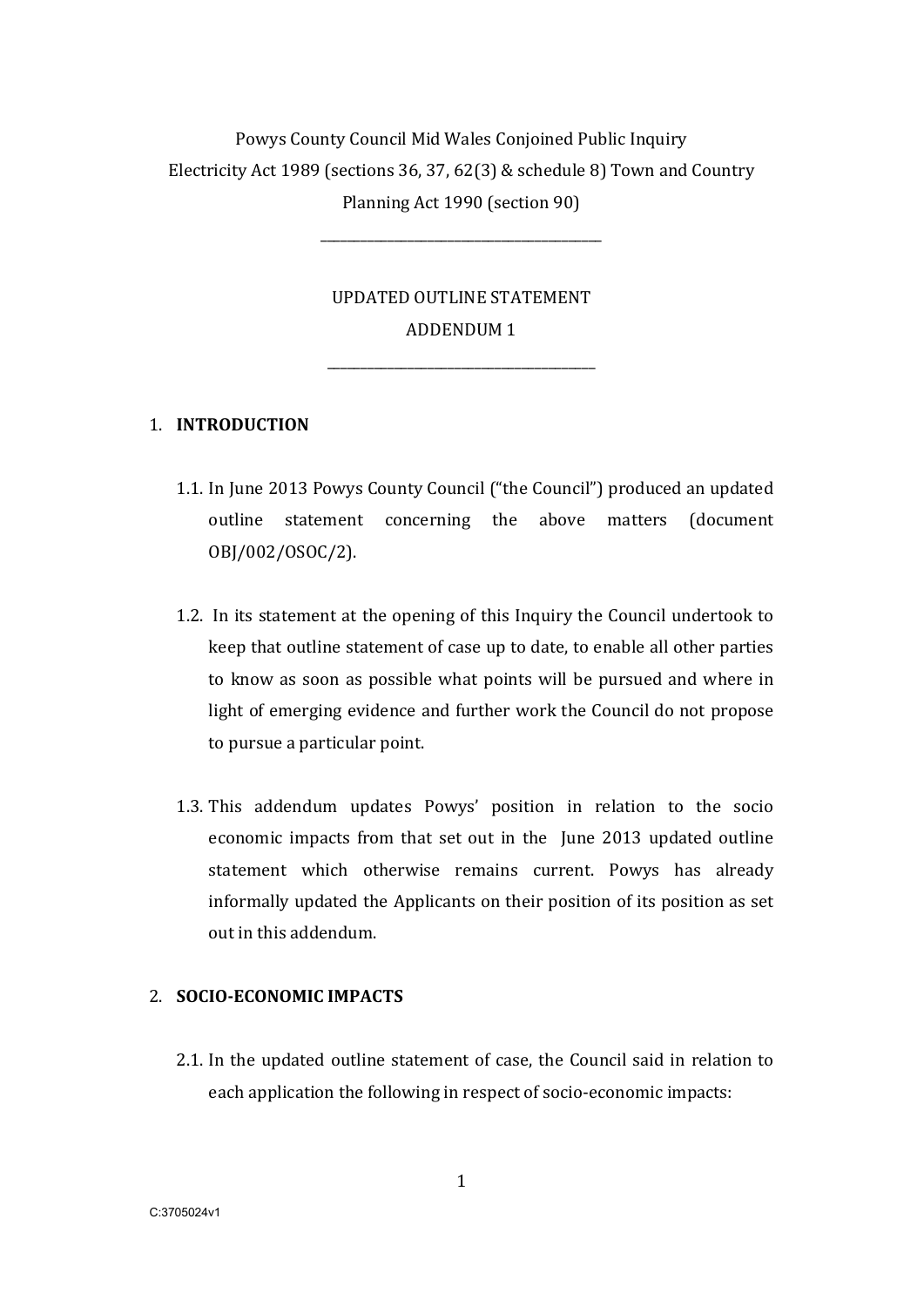"In relation to socio-economic impacts, the Council are in the process of investigating socio-economic impacts and at the moment propose to call currently anticipates calling evidence on the impact of the proposal, individually and cumulatively with the other applications before this inquiry and in the planning process, on tourism and other economic factors, and to demonstrate that the Applicant's assessment of the socio-economic impacts in their ES is inadequate. If the Council provide such socio-economic evidence it will be presented in the timetabled session  $4$  (March/April 2014) in conjunction with the other individual and cumulative socio economic points relating to other proposals."

2.2. As set out in that updated outline statement of case, the Council have been investigating the socio-economic impacts. In concluding that there was a need to critically investigate the applicant's assertions about the socio-economic impacts of the projects the Council have been mindful of the fact that in the list of matters to be considered at the Inquiry the Secretary of State included:

"the individual and combined social and economic impact of the proposed developments, including on tourism"

- 2.3. As emphasised in the Council's opening statement<sup>1</sup> in researching and investigating the socio-economic impacts the Council have also been mindful of the advice in EN-1 that positive evidence of harm will need to be provided.
- 2.4. The Council have now concluded their investigations and has concluded that, given the siting of the proposals within SSA's and given that the proposals are for nationally important infrastructure projects, there is insufficient evidence to support an impact on socio-economic interests of sufficient magnitude to give rise to a refusal of some or all of the projects

 

<sup>&</sup>lt;sup>1</sup> Paragraph 52.